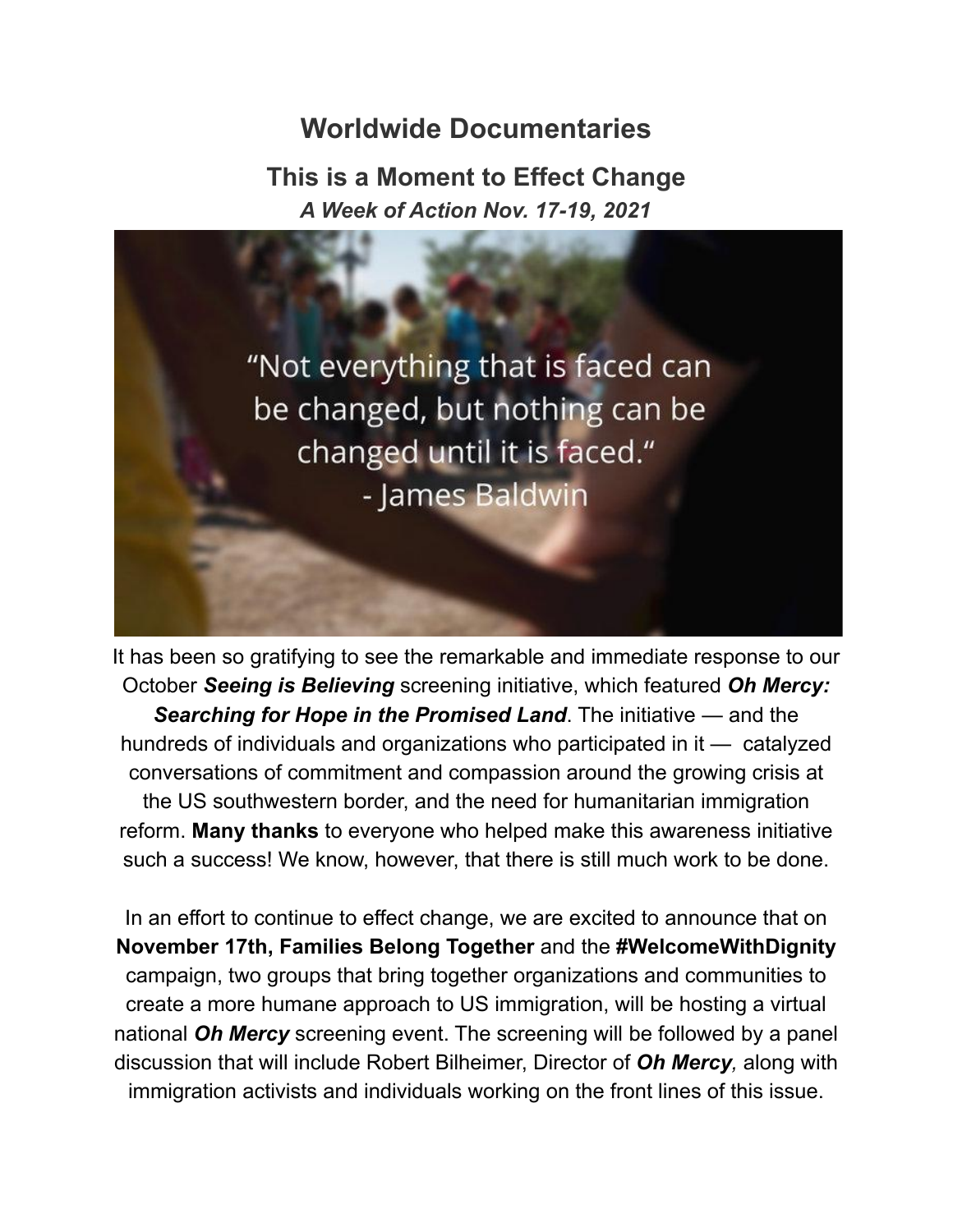The panel will speak to the latest immigration policies, the experiences of those seeking safety in the U.S. and those supporting asylum seekers, as well as how you can take action for immigrant justice. The **event is open to the public** and is part of a '**Week of Action'** that the #WelcomeWithDignity campaign is hosting to restore and reimagine the asylum system. **Please share the news of this event, and register for the virtual screening please follow this [link.](https://shoutout.wix.com/so/49NpC-c_6/c?w=RmDZpcruwe8spC92En3DAXzKnxGdTpa8zjsfCmQY1j0.eyJ1IjoiaHR0cHM6Ly9kb21lc3RpY3dvcmtlcnMuem9vbS51cy93ZWJpbmFyL3JlZ2lzdGVyL1dOX0cxSkhsTEh2UnNTTWZJQ0RLNWVXRHciLCJyIjoiYTVlMGYxZGUtZmYxNy00ZjNhLTM2MDAtZjQwYjY5NDY2ZWQ3IiwibSI6ImxwIn0)**

Due to recent developments — including the decision to continue the exclusionary immigration policies of Title 42 and the possible reinstatement of the Migrant Protection Protocols (MPP) — many immigration advocates believe that sharing *Oh Mercy***'s** message is more timely and important than ever. We are so proud to be participating with so many dedicated and passionate organizations and individuals in an effort to humanize and make tangible the suffering of real people who are at the receiving end of immigration policies such as the ones in place in our country right now.

Please visit **ohmercyfilm.com** where *Oh Mercy* remains available — *at no cost* — to access and view, and download discussion and resource guides. **Tax deductible contributions** can also be made on our website which will help us enormously with our distribution efforts.

## **Thank you and we hope you will join us next Wednesday, Nov. 17th for this important event, and moment to effect real change.**

### Follow Us

As a not-for-profit, your **tax deductible contribution** to our work is much needed and very much appreciated. Worldwide Documentaries is a member of **AmazonSmile**. Please consider using **AmazonSmile** and selecting Worldwide Documentaries as your charitable organization the next time you shop. Every bit counts.

#### **[DONATE](https://shoutout.wix.com/so/49NpC-c_6/c?w=tBMkWzlQh56YLs-QdUe-HThtUwvqqlwTRcY3dpUMIWo.eyJ1IjoiaHR0cDovL2JpdC5seS93b3JsZHdpZGVkb2N1bWVudGFyaWVzIiwiciI6IjFkYTIyNTFlLTYzZDgtNDEzNC0wNzdhLWNmYzFjOTMyOWRiNCIsIm0iOiJscCJ9)**

# Get Our Latest Updates

**Subscribe** 

[Check out our website](https://shoutout.wix.com/so/49NpC-c_6/c?w=a-KmxUr-Lz88DcuL8QJFPOpIv5gesy7rjiscm_X3QHY.eyJ1IjoiaHR0cHM6Ly93d3cud29ybGR3aWRlZG9jdW1lbnRhcmllcy5jb20vIiwiciI6IjFmNjk1MmQwLWJlNDEtNGJjYS1kY2FkLTFmNDAyZmE2NGM5ZiIsIm0iOiJscCJ9)

Created with